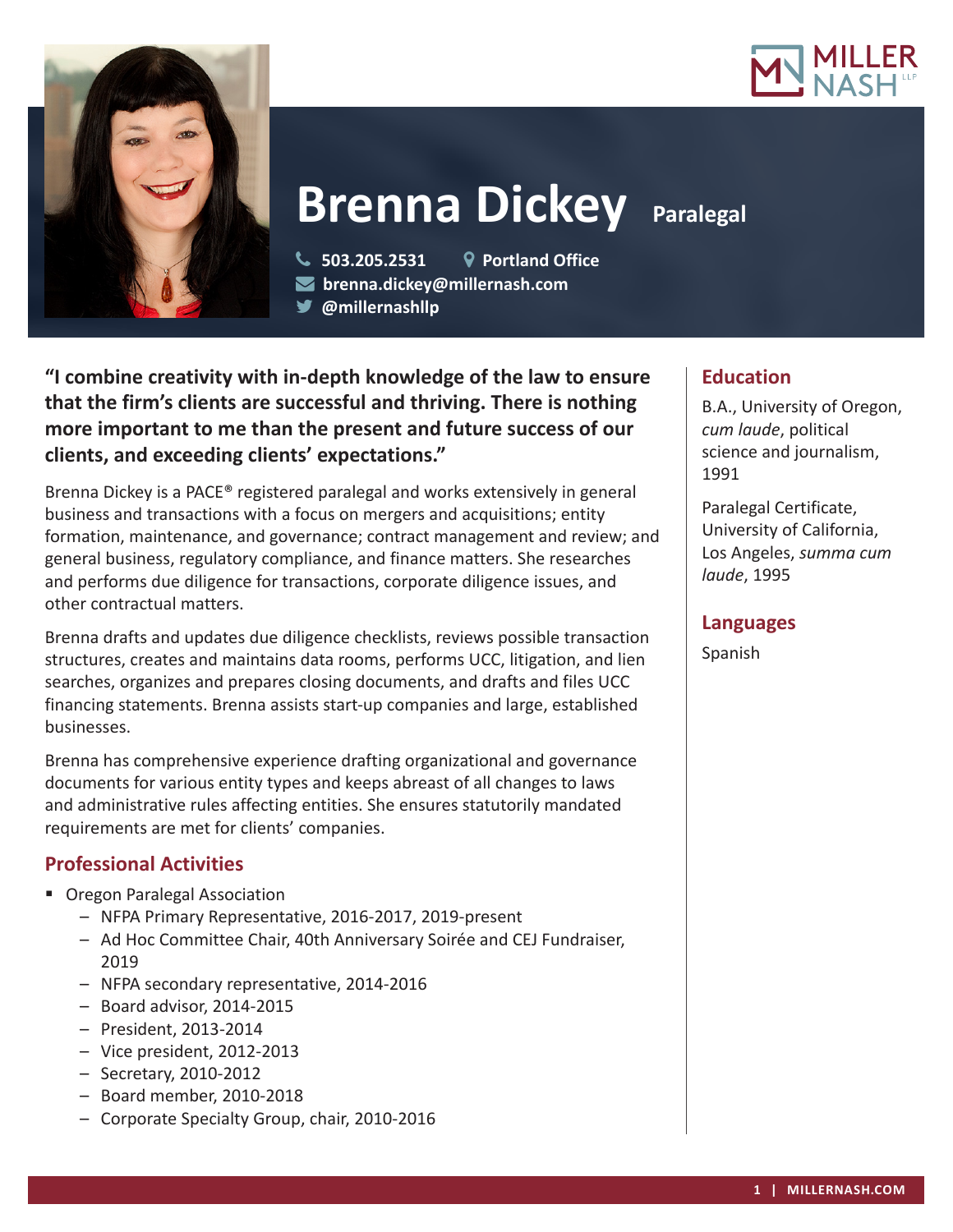

- National Federation of Paralegal Associations, Inc. (NFPA)
	- Leadership training coordinator, 2017-2018
	- Governing documents co-coordinator, 2016-2018
	- Education Committee, 2016-2018
	- Diversity, Equity & Inclusion Committee, 2017-present
	- Website content coordinator, 2015-2018
	- Case law review co-coordinator, 2018-present
	- Bylaws Amendment Committee, 2016-2018
	- Portland Community College Paralegal Program
	- Advisory board member, 2013

## **Civic Activities**

- Mentor for Minds Matter of Portland, a nonprofit organization for high-achieving and motivated high school students from low-income families
- Active in local (particularly the Oregon Food Bank) and national organizations related to hunger relief, as well as organizations aiding the homeless and victims of domestic violence
- Oregon Lawyers' Campaign for Equal Justice, Miller Nash Committee Member for firm's fundraising efforts

## **Representative Experience**

#### **Business & Corporate Transactions**

- Assist clients with entity formation, operating agreements, and other issues related to establishing a new business.
- Performed due diligence for multi-tranche convertible debt offering for privately held, early-stage company.
- Assisted with due diligence review and filings related to Cascade Corporation's \$760 million acquisition by Toyota Industries Corporation. The negotiated transaction was structured as a public tender offer followed by a merger of a subsidiary of Toyota Industries into Cascade in which all shares not acquired in the tender offer were acquired for the tender offer price. Prior to the transaction, Cascade was a public reporting company listed on the New York Stock Exchange.
- Assisted privately held Widmer Brothers Brewing Company in a merger with Redhook Ale Brewery, Incorporated, in which Widmer shareholders received SEC-registered stock valued at \$50 million.

## **Publications**

- "Accessibility for All Ways to Ensure All Abilities Are Included," National Federation of Paralegal Associations, *The National Paralegal Reporter* (Fall 2021)
- "Reintegration: The Road to Grace," National Federation of Paralegal Associations, *The National Paralegal Reporter* (Dec. 2020)
- "Remote Online Notarization in Oregon," Oregon Paralegal Association, *The Paragram* (Aug./Sept. 2020)
- "Change in Oregon Law Regarding Requirement of Filing Plans of Merger or Plans of Conversion," Oregon Paralegal Association, *The Paragram* (Aug./Sept. 2015)
- "Oregon Joins Washington in Adopting Alternative A for Individual Financing Statements," Oregon Paralegal Association, *The Paragram* (Aug./Sept. 2015)
- "Updates and Additions to Washington's Limited Liability Company Act," Miller Nash Graham & Dunn, *Bank Law Monitor*, coauthor (Jul. 2015)
- "Revisions to the Washington Limited Liability Company Act," Oregon Paralegal Association, *The Paragram* (June/July 2015)